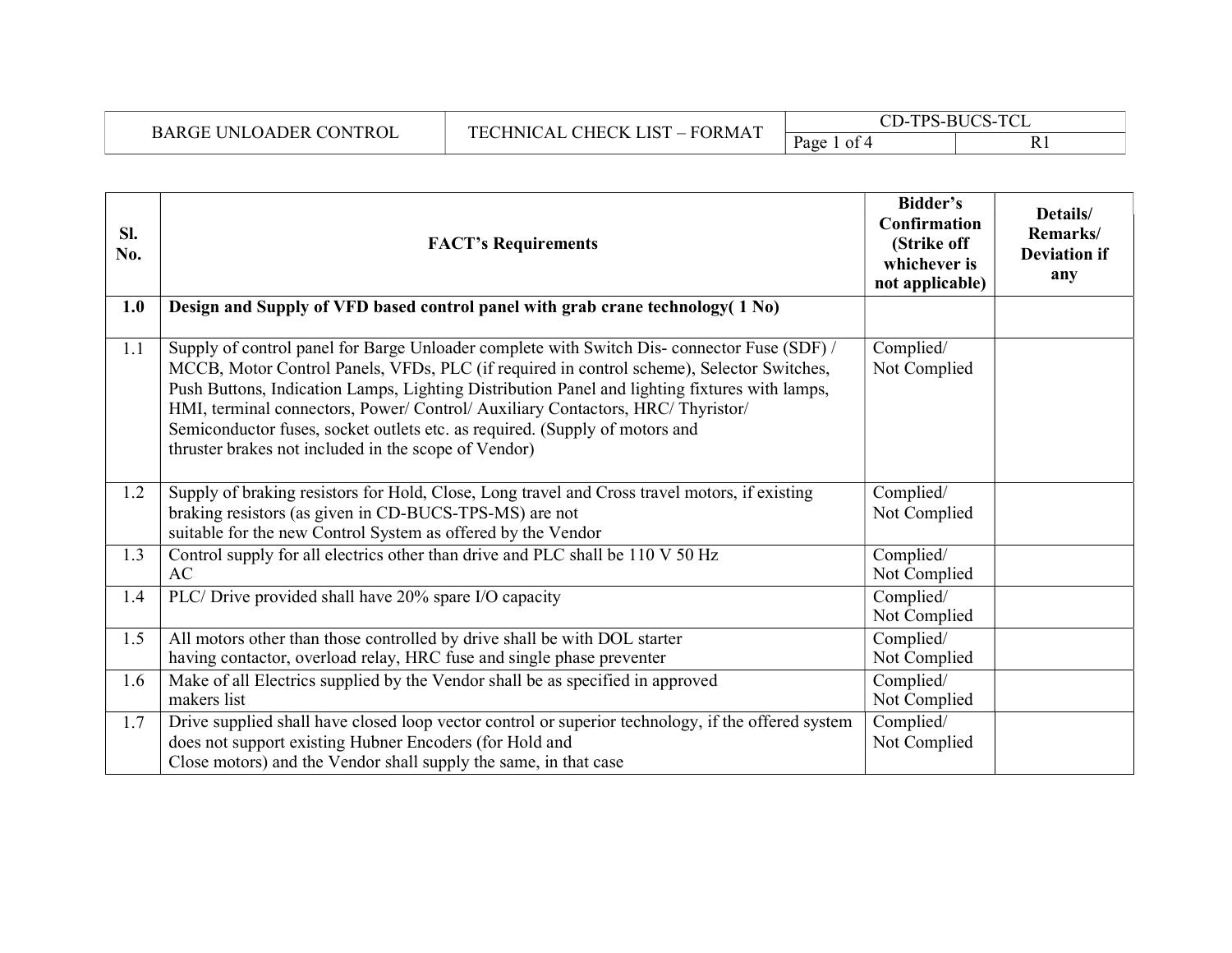| BARGE UNLOADER CONTROL |
|------------------------|
|                        |

| SI.<br>No. | <b>FACT's Requirements</b>                                                                                                                                                                                                                                                                                                 | Bidder's<br><b>Confirmation</b><br>(Strike off<br>whichever is<br>not applicable) | Details/<br>Remarks/<br><b>Deviation if</b><br>any |
|------------|----------------------------------------------------------------------------------------------------------------------------------------------------------------------------------------------------------------------------------------------------------------------------------------------------------------------------|-----------------------------------------------------------------------------------|----------------------------------------------------|
| 1.8        | VFDs shall be selected with appropriate de-rating, considering cyclic start/<br>crane duty operation/ overload tolerance as required for the Unloader.                                                                                                                                                                     | Complied/<br>Not Complied                                                         |                                                    |
| 1.9        | VFD supplied by Vendor shall meet specifications provided in relevant clauses of<br><b>CD-BUCS-TPS-MS</b>                                                                                                                                                                                                                  | Complied/Not<br>Complied                                                          |                                                    |
| 1.10       | Supplied Panel shall support existing Analog 'H' type joystick for bucket<br>operations and '+' type for Long and cross travel. If existing Joysticks are not supported by<br>Vendor's design, new Analog type joystick shall be supplied.                                                                                 | Complied/Not<br>Complied                                                          |                                                    |
| 1.11       | Rope tension during hoist/lower/close/open for all combination of<br>operations shall be taken care by the Control System. Slack rope control facility shall be<br>provided.                                                                                                                                               | Complied/Not<br>Complied                                                          |                                                    |
| 1.12       | HMI module with size not less than 6 X 6 inch shall be provided in Control Panel, and<br>shall display current status of input interlocks, output etc. In case of absence of any<br>interlock, inhibit operation of crane shall be displayed in<br>HMI in an alarm screen and history of same shall be accessible from HMI | Complied/Not<br>Complied                                                          |                                                    |
| 1.13       | There shall be provision to save open and close position of grab by selecting<br>setting mode in operator console. When setting mode is activated, hold and close motor shall<br>be operated very-slow.                                                                                                                    | Complied/Not<br>Complied                                                          |                                                    |
| 1.14       | Field interlocks like limit switches shall not be connected to Drive/PLC<br>directly. Vendor shall provide intermediate relays for proper isolation of circuit.                                                                                                                                                            | Complied/Not<br>Complied                                                          |                                                    |
| 1.15       | Items used by Vendor conform to Standards mentioned in clause 4.0                                                                                                                                                                                                                                                          | Complied/<br>Not Complied                                                         |                                                    |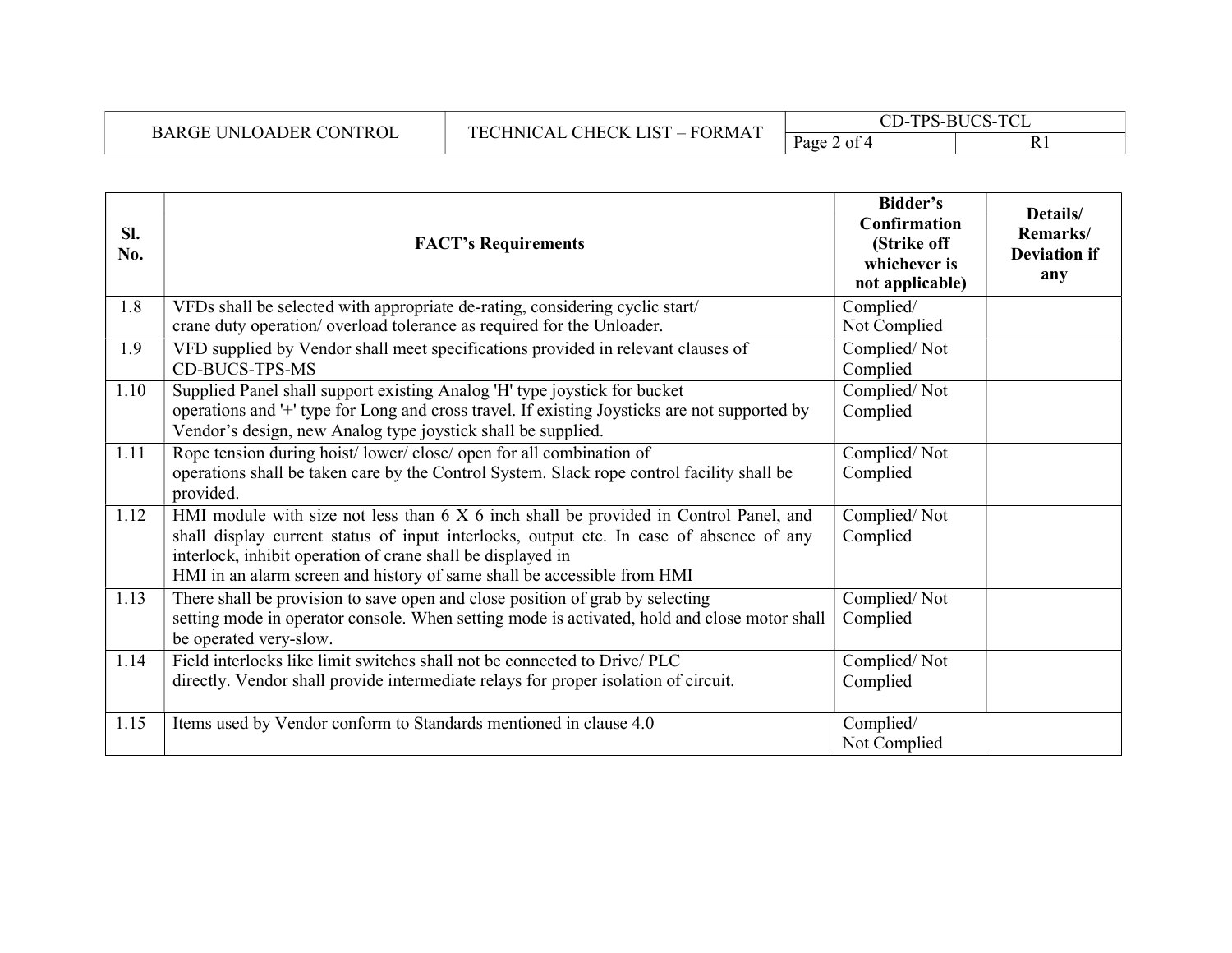| <b>BARGE UNLOADER CONTROL</b> | CHECK LIST<br><b>FORMAT</b><br><b>TRT</b><br>HNIC. | -TPS-BUCS-TCL<br>$\cap$ n<br>.<br>رر |      |
|-------------------------------|----------------------------------------------------|--------------------------------------|------|
|                               | $\sim$                                             | Page<br>3 of                         | 17 T |

| SI.<br>No. | <b>FACT's Requirements</b>                                                                                                                                                                                                                                                                                                                                       | Bidder's<br><b>Confirmation</b><br>(Strike off<br>whichever is<br>not applicable) | Details/<br>Remarks/<br><b>Deviation if</b><br>any |
|------------|------------------------------------------------------------------------------------------------------------------------------------------------------------------------------------------------------------------------------------------------------------------------------------------------------------------------------------------------------------------|-----------------------------------------------------------------------------------|----------------------------------------------------|
| 1.16       | Existing Inputs and Outputs mentioned in TPS shall be incorporated in new<br>Control System                                                                                                                                                                                                                                                                      | Complied/<br>Not Complied                                                         |                                                    |
| 1.17       | Functions of Grab Technology of existing system as per CD-BUCS-TPS-MS clause 6.4<br>shall be retained in the New Control Scheme supplied                                                                                                                                                                                                                         | Complied/Not<br>Complied                                                          |                                                    |
| 1.18       | Suitable Software with lifetime license for configuration and monitoring of PLC Drive and<br>HMI device shall be provided. If system requires a separate 'Hold and Close Software<br>module' for grab crane technology, same shall be<br>supplied with lifetime license. Scope of supply of suitable USB cable also is in Vendor's<br>scope.                     | Complied/Not<br>Complied                                                          |                                                    |
| 2.0        | <b>Execution at Site</b>                                                                                                                                                                                                                                                                                                                                         |                                                                                   |                                                    |
| 2.1        | Physical erection of various panels will be under the scope of FACT. All the works inside the<br>panel like interconnections, termination of cable etc. Shall<br>be in Vendor's scope                                                                                                                                                                            | Complied/Not<br>Complied                                                          |                                                    |
| 3.0        | <b>Testing and Commissioning</b>                                                                                                                                                                                                                                                                                                                                 |                                                                                   |                                                    |
| 3.1        | Testing and Commissioning of the System, after installation of panels and associated<br>controls, shall be carried out by authorized and trained personnel of the Vendor. (Necessary<br>support and assistance, especially for integration of<br>the new Control System with the existing unloading equipment, will be extended by<br>FACT's Engineer in-charge) | Complied/Not<br>Complied                                                          |                                                    |
| 3.2        | Performance test at site by actual unloading of material. A minimum unloading speed of<br>250 MT/ hour shall be possible, without any limitation<br>from the new Control System.                                                                                                                                                                                 | Complied/Not<br>Complied                                                          |                                                    |